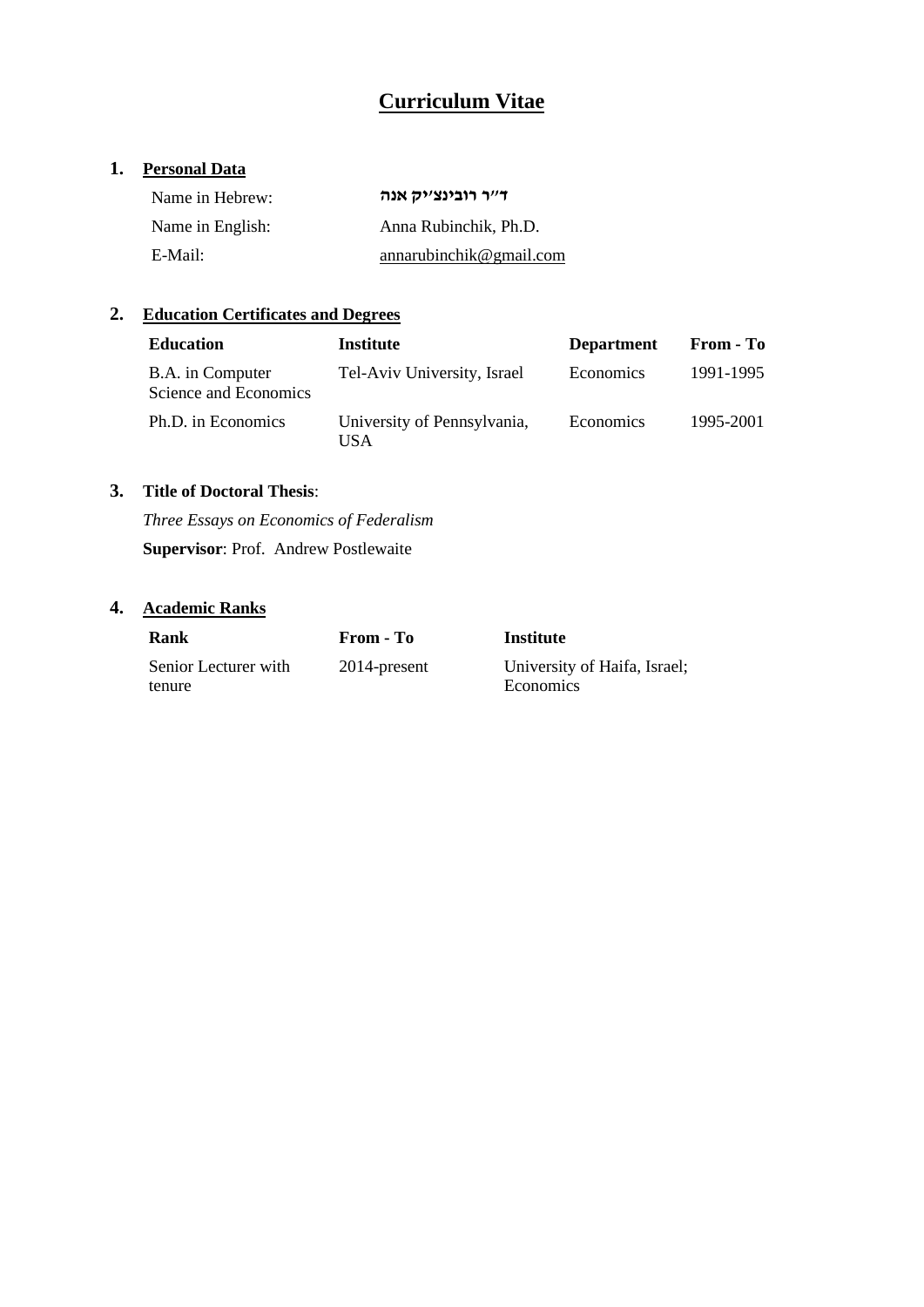### **5. Supervision of Graduate Students**

| a. | <b>M.A. Students</b> |                                                                                                              |                      |
|----|----------------------|--------------------------------------------------------------------------------------------------------------|----------------------|
|    |                      | <b>Name of Student Year of Completion</b>                                                                    | <b>Co-Supervisor</b> |
|    | Raafat Ali-Saleh     | Introducing Competition in Israeli<br>Cement Industry                                                        | None                 |
|    | Tomer Salama         | The effect of property tax structure on<br>the issuance of building permits for<br>residential use in Israel | None                 |

#### **b. doctoral Students**

| <b>Name of Student</b>       | <b>Year of Completion</b>                                                                                                            | $Co-$<br><b>Supervisor</b> | Date of<br>Comple<br>tion | Student's<br><b>Achievements</b>                                              |
|------------------------------|--------------------------------------------------------------------------------------------------------------------------------------|----------------------------|---------------------------|-------------------------------------------------------------------------------|
| Mariya Burdina               | Candidates' Polar-<br>isation, Campaign<br>Strategies and Issue<br>Importance                                                        | None                       | 2010                      | Associate Professor,<br>University of Central<br>Oklahoma in Oklahoma<br>City |
| David Pinto<br>Quintero      | Three Essays in<br>Political Economy                                                                                                 | Prof. Murat<br>Iyigun      | 2010                      | Administrative Director<br>at Grupo THEOS in<br>Mexico City, Mexico           |
| Watcharapong<br>Ratisukpimol | The Economics of<br>Modern Maritime<br>Piracy                                                                                        | Prof. Murat<br>Iyigun      | 2011                      | Lecturer at<br>Chulalongkorn University<br>in Bangkok, Thailand               |
| Joyce Chia-Heng<br>Loh       | <b>Economic Conditions</b><br>for Democratisation                                                                                    | Prof. Martin<br>Boileau    | 2012                      | Assistant Professor at the<br>National Cheng Kung<br>University, Taiwan       |
| Labib Shami                  | <b>Dynamic Monetary</b><br>Equilibrium with Non-<br><b>Observed Economy</b><br>and Shapley and<br><b>Shubik's Price</b><br>Mechanism | Prof. Nis-<br>sim Cohen    | 2018                      | Lecturer at the Western<br>Galilee College                                    |

#### **c. Member of the dissertation committee for Ph.D. students**

(Year of completion is in brackets.) Seo Seung (2003), Valeriy Gauzshtein (2004), Ming He (2004), Ji Guo (2004), Kremena Platikanova (2006), Kiyoshi Yonemoto (2006), Katherine Sauer (2006), Nikolay Dobrinov (2010), Said Boakye (2008), Hesham Al- Ogeel (2008), Grzegorz Pac (2008), Avishay Aiche (2015).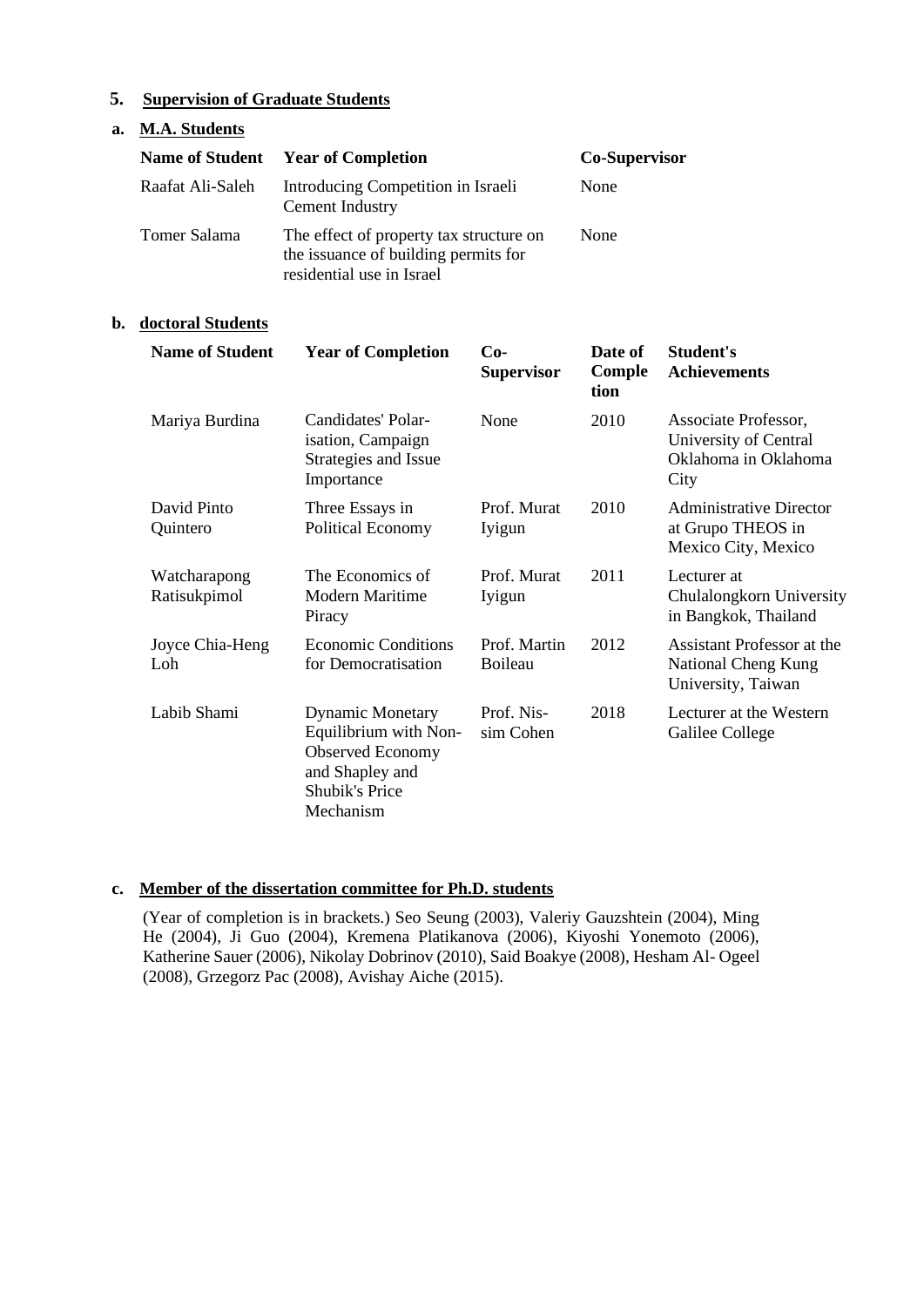#### **6. Grants and Awards**

| Year        | <b>Name</b>                                                                                |
|-------------|--------------------------------------------------------------------------------------------|
| 1991-1992   | International Scholarship Foundation Charity Trust Scholarship                             |
| Summer 1992 | International Scholarship Foundation Charity Trust award for an envi-<br>ronmental project |
| 1995-2000   | University of Pennsylvania Fellowship                                                      |
| 1998        | Joel Popkin Graduate Student Teaching Prize in Economics                                   |
| 2002        | National Tax Foundation Best Dissertation Award, a finalist                                |
| 2011        | Award for Research Support, University of Haifa                                            |
| 2019        | Research Fellowship, Yale University, USA                                                  |
| 2019        | Chateaubriand fellowship, Paris, France                                                    |

#### **7. Active Participation in Conferences**

Dec 2001 ASSA Meetings; Graduate Student Invited Session New Orleans, LA;

June 2002 CORE, Louvain-la-Neuve, Belgium "The Political Integration and Disintegration" conference;

July 2002 Association for Public Economic Theory Conference (APET) Paris;

March 2003 Public Choice Society Meetings Nashville, TN;

June 2003 APET Duke, NC;

July 2003 Society for the Advancement of Economic Theory (SAET) Rodos, Greece; August 2003 Econometric Society European Meetings (ESEM) Stockholm, Sweden; March 2004 Public Choice Society Meetings Baltimore, MD;

July 2004 Second World Congress of the Game Theory Society Marseille, France;

June 2005 APET Marseilles, France;

June 2005 Canadian Economic Theory (CET) Vancouver, Canada;

July 2005 International Game Theory Festival Stony Brook, NY;

August 2005 Stanford Institute for Theoretical Economics, section: Public and Private Sector Contracting, Stanford USA;

May 2006 Intergenerational Equity in Climate Negotiations, Overlapping Generations Models and Social Welfare CORE, LLN, Belgium;

July 2006 International Game Theory Festival Stony Brook, NY;

Summer 2006 Econometric Society Meetings Minneapolis, MN;

June 2007 SAET Kos, Greece;

June 2007 CET Montreal, Canada;

July 2007 APET Vanderbilt University, TN;

July 2008 Society for Economic Dynamics Boston, MA ;

July 2008 APET Seoul, South Korea;

June 2011 A tribute in honour of C. d'Aspremont and J.-F. Mertens LLN, Belgium; June 2011 SAET Faro, Portugal;

August 2011 ESEM Oslo, Norway;

October 2011 NSF/NBER/CEME Conference on General Equilibrium, Iowa City, Iowa;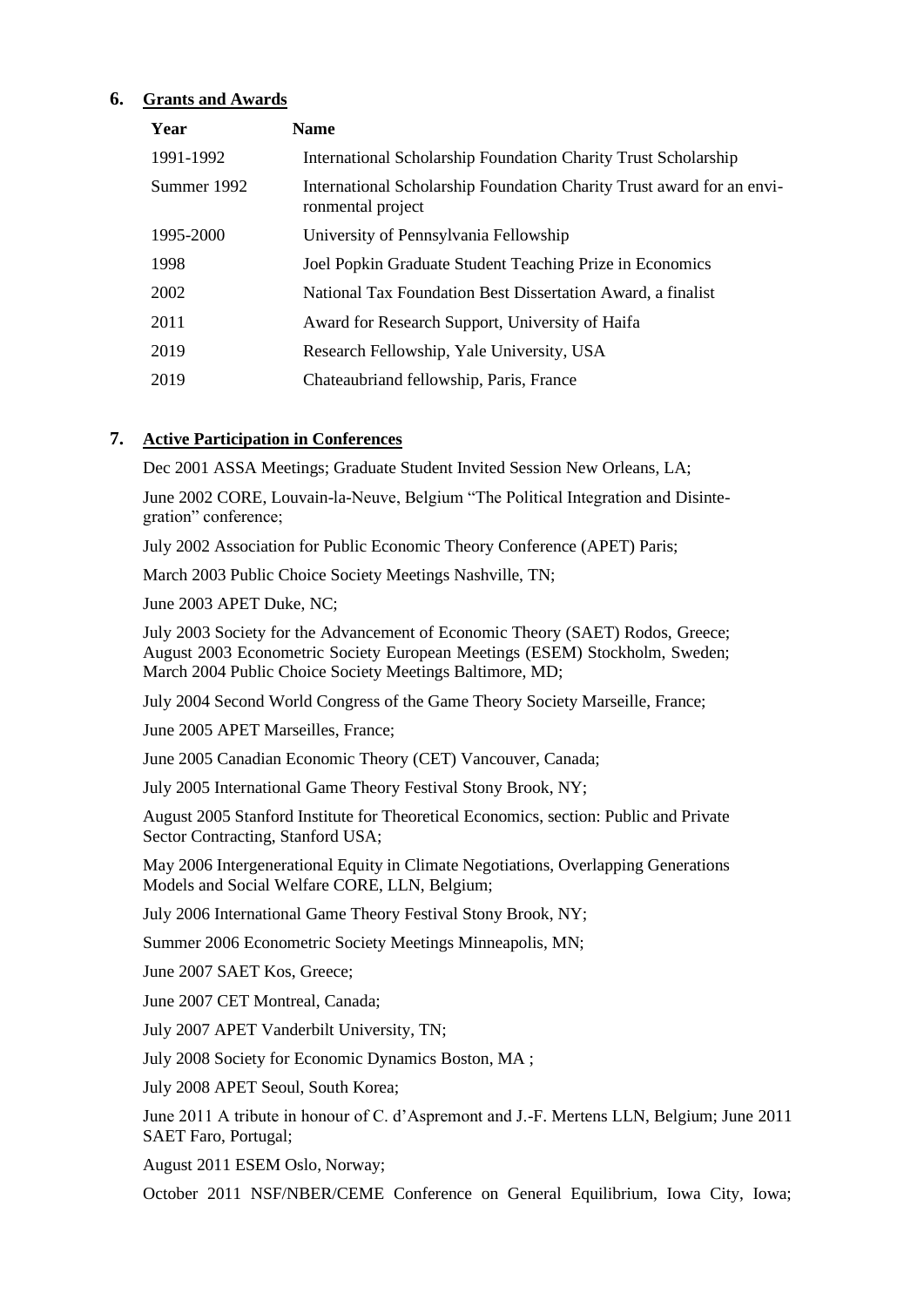December 2011 Economic Theory Conference, The University of Kansas Lawrence, KS; August 2012 ESEM Malaga;

February 2013 Society for Benefit-Cost Analysis 2013 conference Washington, DC, USA; July 2013 SAET Paris, France;

August 2014 SAET Tokyo, Japan;

July 2015 Stony Brook Game Theory Fest, SUNY, NY, USA;

July 2016 SAET and Public Economic Theory Conferences, Rio-de-Janeiro, Brazil; July 2016 International Game Theory Congress, Maastricht, Netherlands;

June 2017, 2018, 2019 Summer Workshop in Economic Theory, Paris, France;

July 2017 SAET Faro, Portugal;

August 2017 IFORS, Quebec, Canada;

D-TEA 2018, Paris;

SAET 2018, Taipei; 2019 Ischia

European Workshop in General Equilibrium Theory, 2018, Paris; 2019, Berlin December 2019, Time Uncertainties Strategies VI Conference, Paris

#### **Date Name of the Conference Place Subject of Lecture Role** Dec 2001 ASSA Meetings; Graduate Student Invited Session New Orleans, LA Can Decentralization be Beneficial? Presenter June 2002 "The Political Integration and Disintegration" conference CORE, Louvain-la-Neuve, Belgium Can Decentralisation Be Beneficial? Presenter July 2002 Association for Public Economic Theory Conference (APET) Paris, France Anarchy, State, Paretopia : demand for the Nozickian minimal state Presenter March 2003 Public Choice Society Meetings Nashville, TN Anarchy, State, Paretopia: Demand for the Minimal State Presenter, **Discus sant** June 2003 APET Duke, NC Why are Some Taxes 'More Equal than Others' ? Presenter July 2003 Society for the Advancement of Economic Theory (SAET) Rodos, **Greece** Composition of spending and the architecture of a cabinet Presenter August 2003 Econometric Society European Meetings (ESEM) Stockholm Sweden Anarchy, State, Paretopia: Demand for the Minimal State Presenter March Public Choice Baltimore, Composition of Presenter,

#### **8. Active Participation in Conferences (Only from 2001)**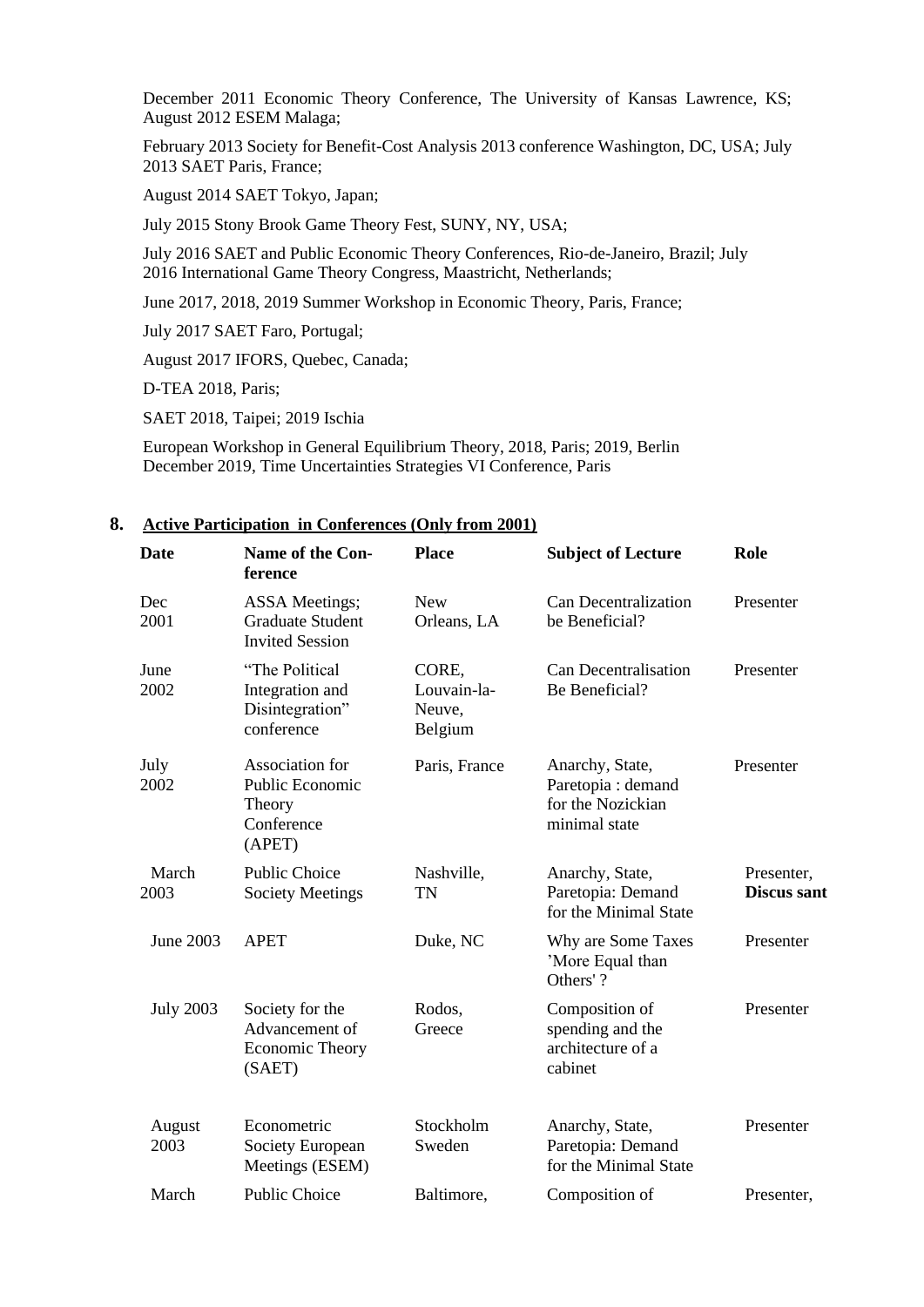| <b>Date</b>      | <b>Name of the Con-</b><br>ference                                                                                           | <b>Place</b>          | <b>Subject of Lecture</b>                                                                                       | Role                                 |
|------------------|------------------------------------------------------------------------------------------------------------------------------|-----------------------|-----------------------------------------------------------------------------------------------------------------|--------------------------------------|
| 2004             | <b>Society Meetings</b>                                                                                                      | <b>MD</b>             | Public Spending and<br>the Architecture of a<br>Cabinet                                                         | <b>Discus</b><br>sant                |
| <b>July 2004</b> | Second World<br>Congress of the<br>Game Theory<br>Society                                                                    | Marseille,<br>France  | Implementability of<br>Reforms and Human<br>Rights                                                              | Presenter                            |
| June 2005        | <b>APET</b>                                                                                                                  | Marseilles,<br>France | Demand for Contract<br>Enforcement and<br>Gains from Trade                                                      | Presenter                            |
| June 2005        | Canadian<br>Economic Theory<br>(CET)                                                                                         | Vancouver,<br>Canada  | Does it Take a<br><b>Tyrant to Implement</b><br>a Good Reform?                                                  | Presenter                            |
| <b>July 2005</b> | International<br>Game Theory<br>Festival                                                                                     | Stony Brook,<br>NY    | Does it Take a<br><b>Tyrant to Implement</b><br>a Good Reform?                                                  | Presenter                            |
| August<br>2005   | <b>Stanford Institute</b><br>for Theoretical<br>Economics,<br>section: Public and<br>Private Sector<br>Contracting           | Stanford, CA          | <b>Ideological Divide</b><br>within the Cabinet<br>and Public Spending                                          | Presenter,<br>Discus<br>sant         |
| May 2006         | Intergenerational<br><b>Equity in Climate</b><br>Negotiations,<br>Overlapping<br>Generations<br>Models and Social<br>Welfare | CORE, LLN,<br>Belgiu  | Intergenerational<br>equity and the<br>discount rate for<br>cost-benefit analysis                               | Invited<br>Lecture                   |
| <b>July 2008</b> | Society for<br>Economic<br>Dynamics                                                                                          | Boston, MA            | Intergenerational<br>equity and the<br>discount rate for<br>cost-benefit analysis                               | Presenter                            |
| <b>July 2008</b> | <b>APET</b>                                                                                                                  | Seoul, South<br>Korea | Regularity and<br>stability of equilibria<br>in an overlapping<br>generations model<br>with exogenous<br>growth | Presenter<br>and session<br>chairman |
| June 2011        | A tribute in<br>honour of C.<br>d'Aspremont and<br>J.-F. Mertens                                                             | LLN, Belgium          | Regularity and<br>stability of equilibria<br>in an overlapping<br>generations model<br>with exogenous<br>growth | Presenter                            |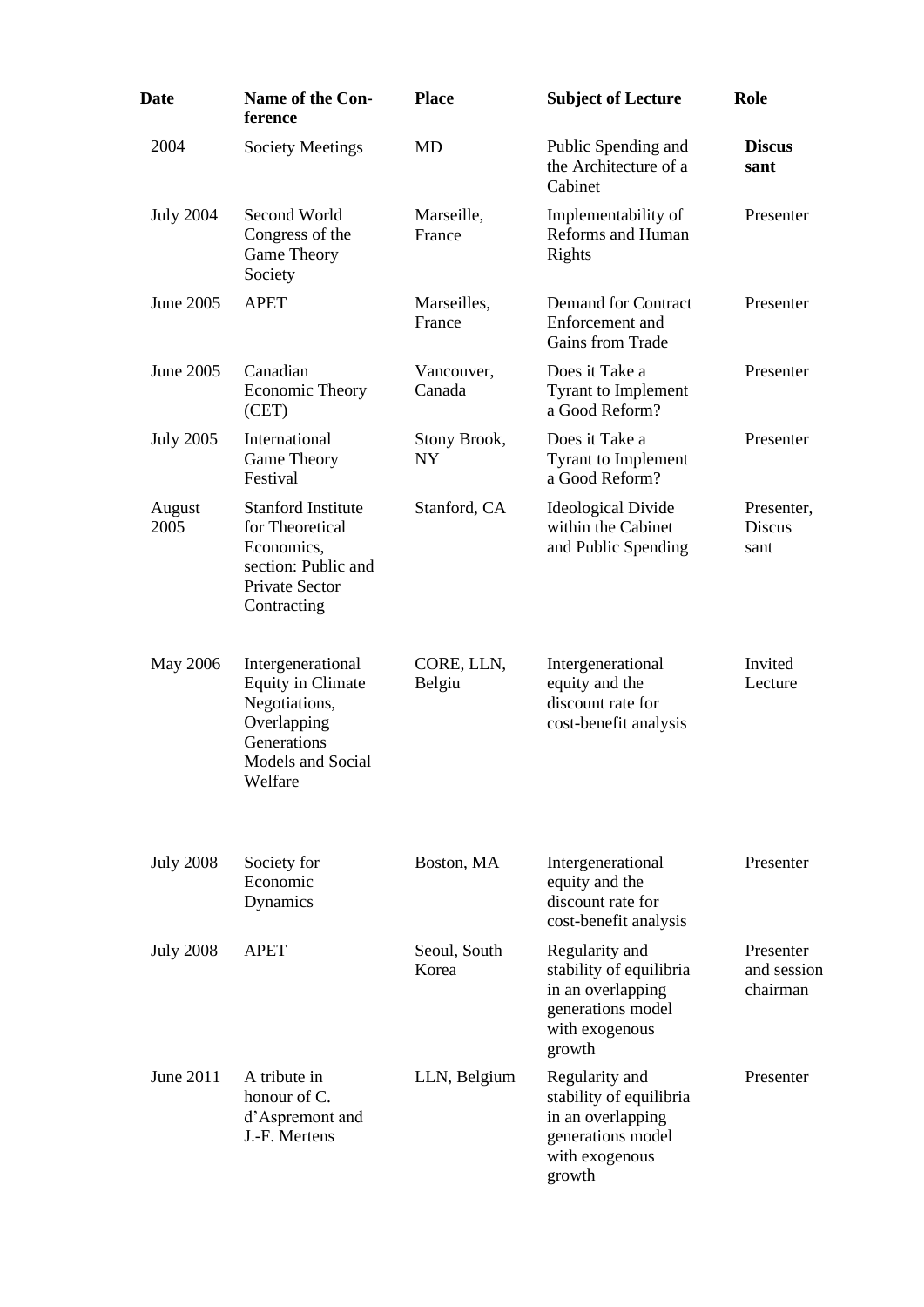| Date             | <b>Name of the Con-</b><br>ference                                                           | <b>Place</b>                         | <b>Subject of Lecture</b>                                                                                    | Role      |
|------------------|----------------------------------------------------------------------------------------------|--------------------------------------|--------------------------------------------------------------------------------------------------------------|-----------|
| June 2011        | <b>SAET</b>                                                                                  | Faro, Portugal                       | <b>Optimal Diversity</b><br><b>Mix For Contests</b>                                                          | Presenter |
| August<br>2011   | <b>ESEM</b>                                                                                  | Oslo, Norway                         | Equilibria in overlap-<br>ping generations model<br>with transfer policies<br>and exogenous growth           | Presenter |
| February<br>2013 | Society for Benefit-<br>Cost Analysis 2013<br>conference                                     | Washington,<br>DC, USA               | Discounting and welfare<br>evaluation of policies                                                            | Presenter |
| <b>July 2013</b> | <b>SAET</b>                                                                                  | Paris, France                        | Welfare evaluation of<br>policies in an<br>overlapping generations<br>growth model                           | Presenter |
| August<br>2014   | <b>SAET</b>                                                                                  | Tokyo, Japan                         | The Frame of memory                                                                                          | Presenter |
| February<br>2015 | The International<br>Workshop on Deci-<br>sion Making, Game<br>Theory and<br>Epistemic Logic | Brisbane, Aus-<br>tralia             | Interplay between<br>Cognitive and Impulsive<br>Components in Decision<br>Making                             | Presenter |
| <b>July 2015</b> | <b>International Confer-</b><br>ence on Game<br>Theory                                       | Stony Brook,<br>NY, USA              | Impulsive decisions:<br>nature or nurture?<br>Stochastic Ap-<br>proximation Approach                         | Presenter |
| <b>July 2016</b> | <b>SAET</b> and Public<br><b>Economic Theory</b><br>Conferences                              | Rio-de-<br>Janeiro,<br><b>Brazil</b> | Contemplation vs. intu-<br>ition. A reinforcement<br>learning perspective                                    | Presenter |
| <b>July 2016</b> | <b>International Game</b><br><b>Theory Congress</b>                                          | Maastricht,<br><b>Netherlands</b>    | Contemplation vs. intu-<br>ition. A reinforcement<br>learning perspective                                    | Presenter |
| June 2017        | Summer Workshop<br>in Economic Theory                                                        | Paris, France                        | Regularity and stability<br>of equilibria in an<br>overlapping generations<br>model with exogenous<br>growth | Presenter |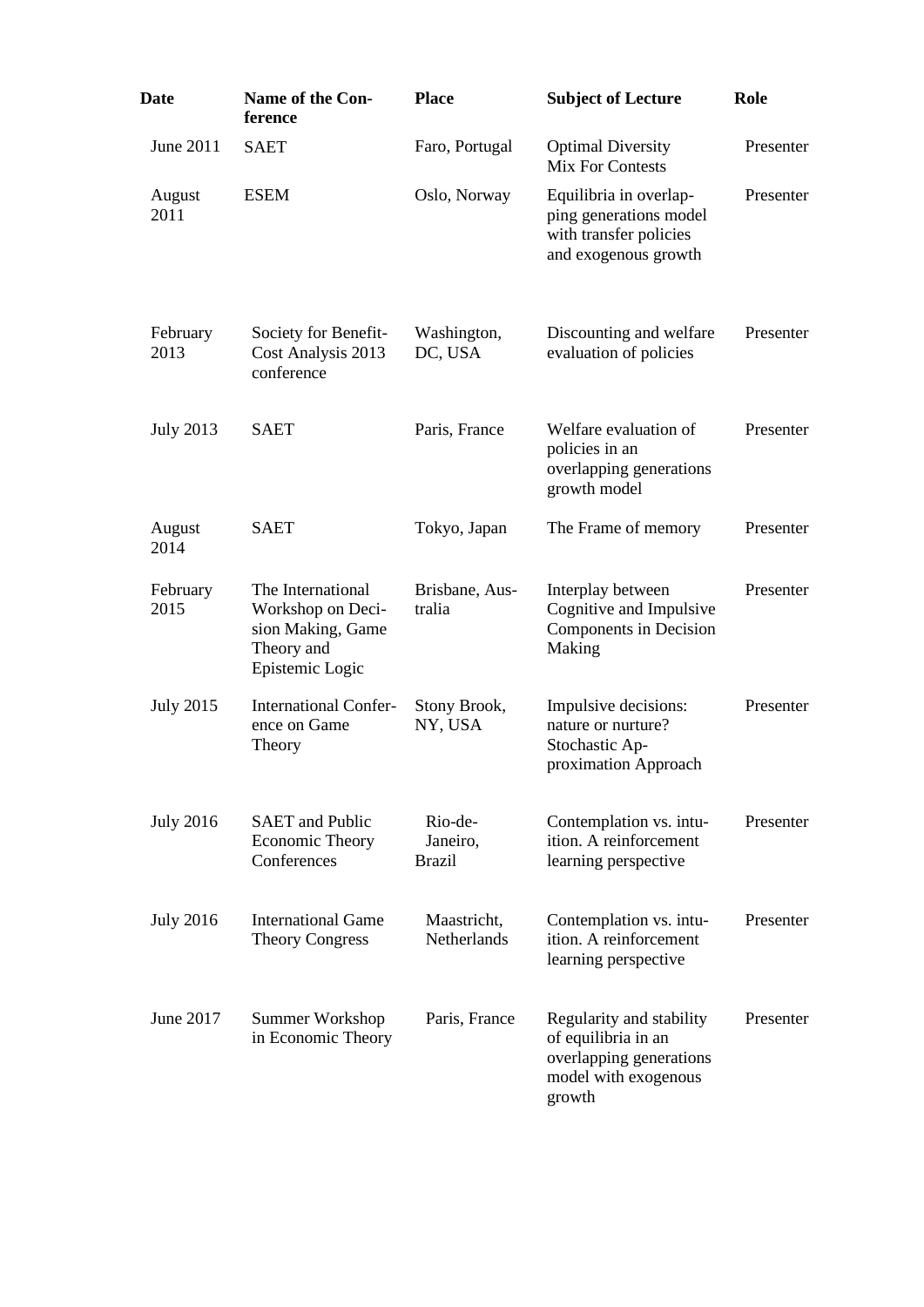| Date             | Name of the Con-<br>ference                              | <b>Place</b>      | <b>Subject of Lecture</b>                                                                                                                         | Role                                  |
|------------------|----------------------------------------------------------|-------------------|---------------------------------------------------------------------------------------------------------------------------------------------------|---------------------------------------|
| <b>July 2017</b> | <b>SAET</b>                                              | Faro, Portugal    | Ex-Ante Heterogeneity<br>in All-Pay Many-Player<br><b>Auctions with Pareto</b><br><b>Distribution of Costs</b>                                    | Presenter                             |
| August<br>2017   | <b>IFORS</b>                                             | Quebec,<br>Canada | Regularity of a general<br>equilibrium in a model<br>with infinite past and<br>future                                                             | Presenter<br>and Session<br>Organizer |
| May 2018         | D-TEA                                                    | <b>HPC</b> Paris  | Animal learning in a<br>Presenter<br>multidimensional<br>discrimination task as<br>explained by dimension-<br>specific allocation of<br>attention |                                       |
| 2018             | <b>SAET</b>                                              | Taipei, Taiwan    | Animal learning in a<br>multidimensional<br>discrimination task as<br>explained by dimension-<br>specific allocation of<br>attention              | Presenter                             |
| 2019             | <b>SAET</b>                                              | Ischia, Italy     | Necessary and<br><b>Sufficient Conditions</b><br>for Determinacy of<br><b>Asymptotically Sta-</b><br>tionary Equilibria in<br>OLG model           | Presenter                             |
| 2018             | European Workshop<br>in General Equilib-<br>rium Theory  | Paris             | Regularity of a general<br>equilibrium in a model<br>with infinite past and<br>future                                                             | Presenter                             |
| 2019             | European Workshop<br>in General Equilib-<br>rium Theory  | Berlin            | Necessary and<br><b>Sufficient Conditions</b><br>for Determinacy of<br><b>Asymptotically Sta-</b><br>tionary Equilibria in<br>OLG model           | Presenter                             |
| December<br>2019 | <b>Time Uncertainties</b><br>Strategies VI<br>Conference | Paris             | Necessary and<br><b>Sufficient Conditions</b><br>for Determinacy of<br><b>Asymptotically Sta-</b><br>tionary Equilibria in<br>OLG model           | Presenter                             |

## **9. Positions Held**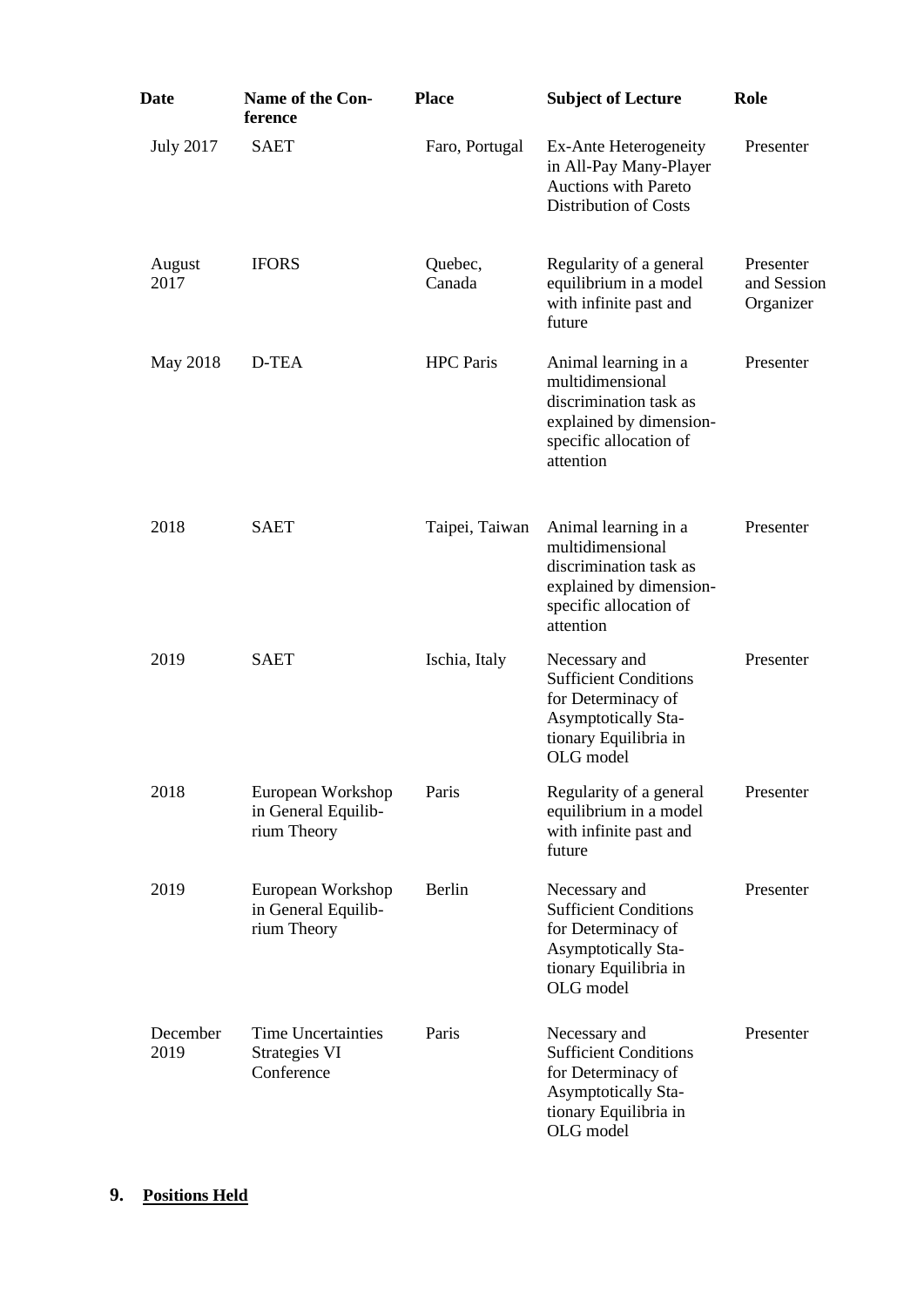| From-To                   | <b>Institute</b>                                                  | <b>Position</b>                |
|---------------------------|-------------------------------------------------------------------|--------------------------------|
| 2001-2009                 | University of Colorado, Boulder,<br>USA; Economics and Philosophy | <b>Assistant Professor</b>     |
| 2003, 2005,<br>2010, 2012 | CORE, UCL, Belgium                                                | Visiting Scholar               |
| $06/2001$ and<br>02/2004  | Center for European Integration,<br>(ZEI), Bonn, Germany          | Visiting Scholar               |
| 09/2012                   | Universite Paris Dauphine, Paris,<br>France                       | <b>Visiting Professor</b>      |
| 2009-2014                 | University of Haifa, Israel; Economics                            | Lecturer                       |
| 2014-2020                 | University of Haifa, Israel; Economics                            | Senior Lecturer with<br>tenure |
| 1/2015                    | University of Queensland, Australia                               | Visiting Scholar               |
| Fall 2018                 | University of Colorado at Boulder                                 | <b>Visiting Professor</b>      |
| Spring 2019               | Yale University, Cowles Foundation                                | Visiting Fellow                |
| June 2019                 | Paris I (Chateaubriand fellowship)                                | <b>Visiting Professor</b>      |

#### **10. Additional Professional Experience**

1995: Programmer, Aurec Group, Ramat Gan, Israel.

#### **11. Scientific Areas of Specialization**

Economic Theory, Public Economics, Neuroeconomics

#### **12. Miscellaneous**

#### **Refereeing for Academic Journals**

American Economic Review Journal of Economic Theory Journal of Regional Science Economics and Philosophy European Union Politics Journal of Public Economics

Theoretical Economics Social Choice and Welfare Games and Economic Behaviour International Economic Review European Economic Review Journal of Development Economics Economics Letters Economic Theory Econometrica

Mathematical Social Sciences Canadian Journal of Economics Macroeconomic Dynamics

#### **Courses Taught in Recent Years**

Microeconomic Theory (B.A. and Ph.D.), Public Economics (B.A. and Ph.D.), Operations Research (B.A.), Decisions and Markets under Uncertainty (B.A.).

### **13. Academic Profile**

#### **13.1 Policy Evaluation in Overlapping Generations (OLG) Models.**

This is a joint work with Jean-Frangois Mertens<sup>1</sup> and, further, with Alexander Gorokhovsky of University of Colorado, Boulder, USA.

Key public policy decisions involve transfers across generations. How big a deficit

Before he passed away in 2012, Prof. Mertens was a member of CORE, Louvain-la-Neuve,  $1$ Belgium.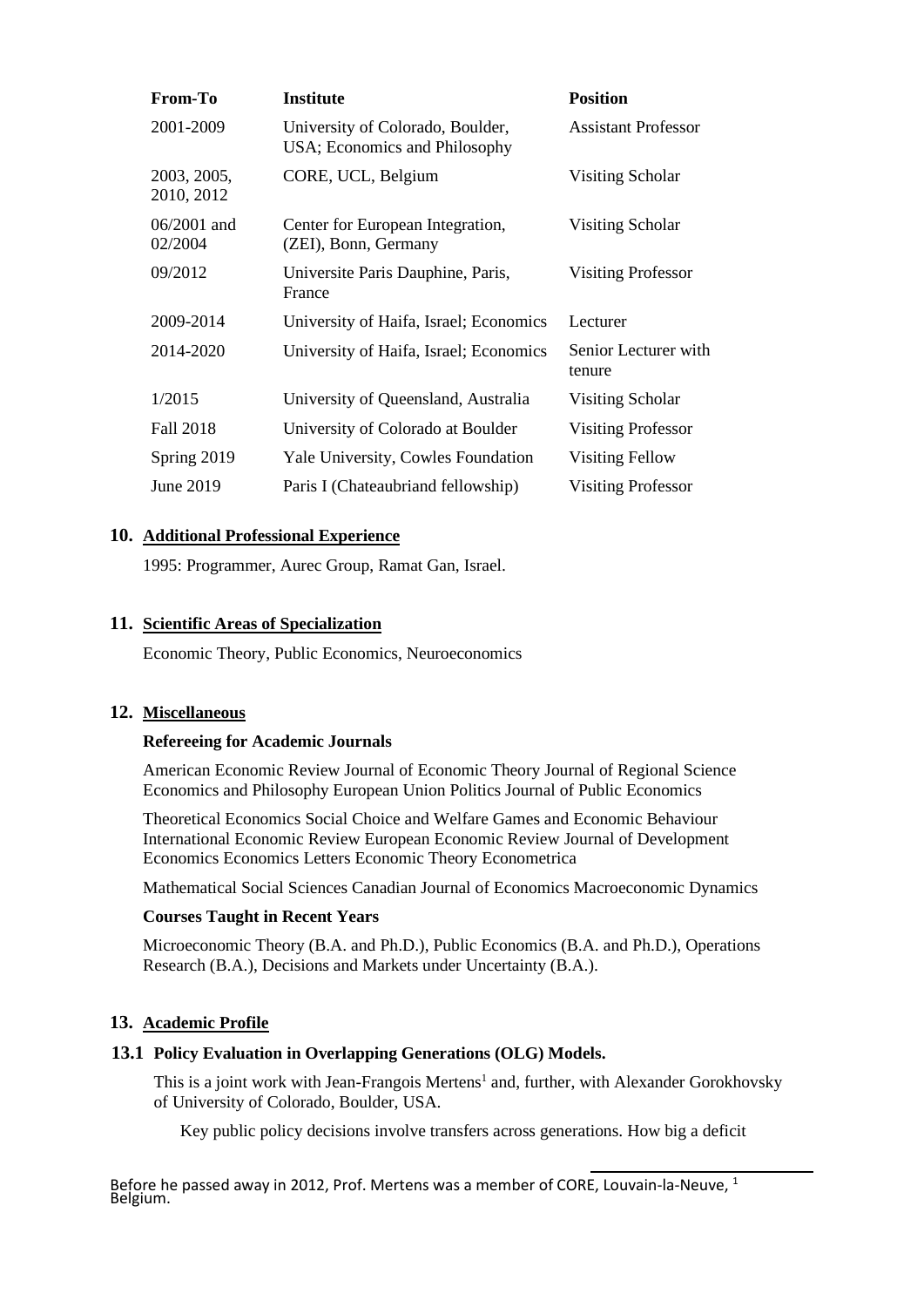can we run today that benefits current generations and will leave future ones to top the bill? Should we tax current working population to pay the benefits to the current retirees? These questions require there being a clear trade-off between resources today and tomorrow, called the social discount rate. There are many reasons to believe that this rate should be different from the interest rate that is used to calculate the net present value of private projects. However, not all economists would agree with this statement. How should we choose this rate? This was the key question posed by Sir Nicholas Stern at the start of the millennium. Our first project was directed at formulating foundations for the choice of an intergenerationally fair social discount rate for public projects in a model that involves overlapping generations of agents. Surprisingly, we supported Stern's answer, but for a different reason.

#### **13.1.1 Intergenerational Equity and Cost-Benefit Analysis**

The goal of the joint work is to link a welfare evaluation of a reform that an economist would be required to do and a common practice of cost-benefit analysis. We wish to identify when these two approaches will lead to the same calculation and thereby determine a social discount rate that is consistent with a welfare evaluation of policies done under a well-defined social objective (welfare) function. More precisely, we ask when the derivative of a social welfare function with respect to a perturbation of a policy has a static and a dynamic component, with the latter being an exponential function of time. The key requirement that we identify — timeinvariance — can be easily satisfied. Take for example, a OLG economy with exogenous growth at a locally unique equilibrium, which is a balanced growth path.

We demonstrate that in such an economy relative utilitarian welfare function implies the discount rate should equal the growth rate of real per-capita consumption (2-2.5% for the U.S.). Indeed, as labor becomes more productive and the economy grows, consumption becomes cheaper at the rate of productivity growth, and thus has to be discounted at this rate, if we are to treat all generations equally. The traditional utilitarian approach prescribes a higher discount rate for a society populated by individuals with identical preferences, with a wide range of possible values; besides, with heterogeneous preferences the discount rate is not well-defined, as this welfare function shifts more weight on the least risk averse individuals with the progression of time.

In a related work *(Discounting and Welfare Evaluation of Policies*), we show that discounting as an approximation to welfare requires stationarity of the baseline equilibrium and that imposing evaluation at current prices (e.g., using interest rate as the discount rate) requires the welfare weights (for different generations) to depend on the price system and hence the inter-generationally fair discount rate is typically distinct from the prevailing interest rate, even in an efficient equilibrium.<sup>2</sup>

These results were presented at the meetings of the Society for Benefit-Cost Analysis in Washington DC in 2013 which gather both academics and practitioners from government offices such as Environmental Protection Agency, Department of Transportation and others.

#### **13.1.2 Regularity**

The next step was to validate the assumptions of the above analysis. The seemingly "technical" issue of existence of the derivative of a welfare function in OLG models became the center of my research for more than a decade. The culprit was the question whether one can calculate a first-order approximation to a response of an equilibrium (capital, consumption, etc) to a small policy change, i.e., whether "comparative statics" is possible at some baseline equilibrium. The "good" equilibria where such policy assessment is possible are sometimes referred to as *regular* equilibria. There were no clear answers in the literature, but the overall attitude towards these

We provide, in [Pareto Optimality of the Golden Rule equilibrium in Overlapping Generations<sup>2</sup> Model with Production and Transfers], a short proof of Pareto efficiency of a golden rule equilibrium path (where the output of consumption is the highest, keeping the capital stock constant over time, with all quantities adjusted for growth).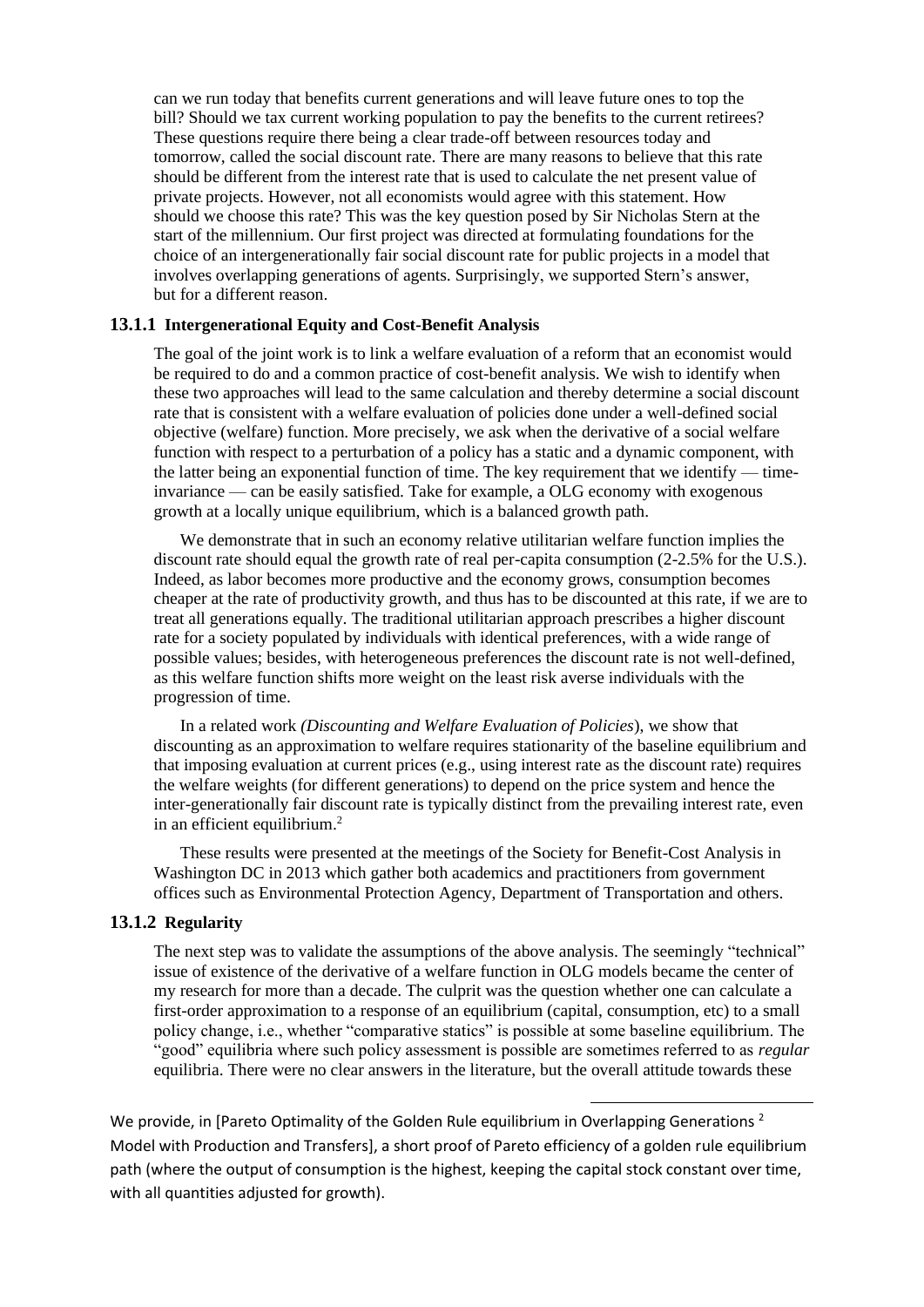models was somewhat pessimistic. Although they are most suitable to analyse a variety of policies: from pension reforms to environmental regulations, the hidden "technical" difficulties that might invalidate comparative statics, turned many economists away, towards simpler, representative agent models, thus limiting the scope of adequate policy analysis. A systematic approach was called for.

We started with mathematical foundations *(Essential properties of Lp,<sup>q</sup> spaces (the amalgams) and the implicit function theorem for equilibrium analysis in continuous time*) that extended some known results and prepared the tool box for the analysis of regularity of equilibria in the spirit of Debreu who analysed similar questions in a simpler, finite, economy in the 1970s.

The next step was to characterise stationary equilibria of the overlapping generations model with production and variable life-time productivity in continuous time *(Equilibria in an overlapping generations model with transfer policies and exogenous growth*). We extended results (by D. Gale) previously established for exchange economies only (without production) which clarify the role of money in these models. In addition, we found that, surprisingly, oddity properties of equilibria depend on intricate features of life-cycle productivity and that inefficiently high level of investment can arise in equilibrium as a result of a permanent transfer into the economy.

Now we were ready for the first attack at regularity using a fully parameterised model of the type we analysed before. There *[Regularity and stability of equilibria in an overlapping generations model with exogenous growth]* we showed, that for almost all parametrizations, comparative statics is possible.

Using a more general model and a different, more general approach, now with A. Gorokhovsky, in *Regularity of a general equilibrium in a model with infinite past and future*, we showed that regularity prevails for almost all policy instruments/transfers. Surprisingly, the key condition used in this paper was time-invariance, much like the assumption made in the paper that started this whole investigation *(Intergenerational Equity and the Discount Rate for Policy Analysis*). Hence for a large class of models the foundations for the derived social discount rate are valid without any additional assumptions. Moreover, in the process of working on these papers it became clear that there should be a direct way to calculate policy responses, i.e., to perform the comparative statics itself.

There still remained a gap between our findings and a "common wisdom" prevailing in the literature claiming that comparative statics can not be applied generically in OLG models. A. Gorokhovsky and I decided to eliminate all possible "technical" differences between our model and the ones where such results were established. We picked a simple discrete time OLG model with a few types of agents and worked on a clear indicator that should tell an analyst whether at a given equilibrium comparative statics is possible. Our goal is to contrast models with truncated past (and infinite future) with the models where time extends infinitely both into the future and into the past and thus where perfect foresight is possible. We show that in the first case the conditions required to enable comparative statics are more restrictive than in the second case, if the evaluation is done at a stationary equilibrium. Further, we illustrate our results with an example and show how to perform (in that simple case) the comparative statics when our indicator shows that it is possible, thus also challenging the existing approach. We hope to eliminate the confusion that prevailed in the literature since the mid 1980's. This is a work in progress, revision is requested by the *Journal of Economic Theory.*

#### **13.2 Policy Evaluation**

To the best of my knowledge the existing approach to evaluating the reaction of equilibrium variables to small changes in policy (reforms) in overlapping generations models is based on the idea of an "impulse response" and is done mainly computationally (e.g., Does Social Security Privatization Produce Efficiency Gains? Shinichi Nishiyama and Kent Smetters The Quarterly Journal of Economics (2007)). In an on-going project with A. Gorokhovsky and L. Shami we develop an analytical algorithm that allows one to calculate the effect of a change in policy not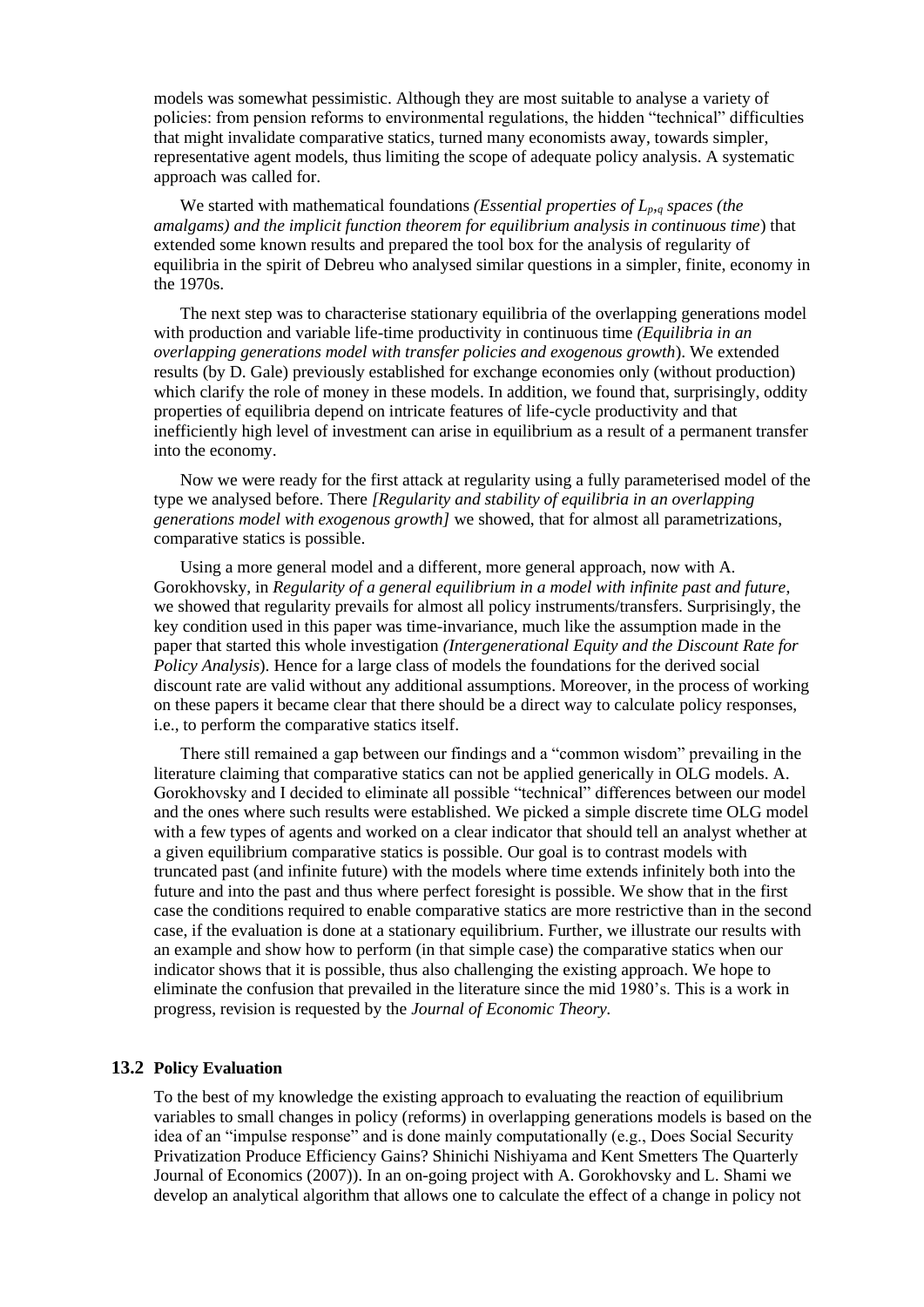only following its enaction (as in "impulse response") but also in *anticipation* of it.

#### **13.3 Economic Effects of Money Laundering**

The recent surge in unobserved economic activity has given rise to massive movements of proceeds across the world. In response, several international organizations were formed to combat money laundering. Some of the related policies have somewhat unexpected effects. We discuss one of them in the recent paper *Towards a Cashless Economy: Economic and Socio-Political implications* with N. Cohen and L. Shami.

Several related questions, including ways to measure and identify money laundering are the subject of future and on-going projects.

#### **13.4 Neuroeconomics and reinforcement learning**

*Animal learning in a multidimensional discrimination task as explained by dimension- specific allocation of attention* with Genela Morris and Flavia Aluisi: Reinforcement learning describes the process by which during a series of trial-and-error attempts, actions that culminate in reward are strengthened. When the actions are based on sensory stimuli, an association is formed between the stimulus, the action and the reward. Computational, behavioral and neurobiological accounts of this process successfully explain simple stimulus response learning. However, if the cue is multi-dimensional, identifying which of its features are relevant for the reward is not trivial, and the underlying cognitive process is poorly understood. To study this we adapted an intra-dimensional/ extra-dimensional set-shifting paradigm to train rodents on a multidimensional sensory discrimination task. In our setup, stimuli of different modalities (spatial, olfactory and visual) are combined into complex cues and manipulated independently. In each set, only a single stimulus dimension is relevant for reward. To distinguish between learning and decision-making we suggest a weighted attention model (WAM). It combines a learning model where each feature-dimension is reinforced separately with a decision rule that chooses an alternative according to a weighted average of learnt values, in which weight is associated with each dimension. We estimated the parameters of the WAM (decision weights, learning rate and noise) and demonstrated that is outperforms an alternative model in which a value learnt is assigned to each combination of features, or every state. Estimated decision weights of WAM reveal an experience-based bias in learning. The intra-dimensional set shift separated the decision weights. While in the first phase of the experiment the weights were roughly the same, in the second phase the weight on the dimension that was key to finding the reward became higher than others. After the extra-dimensional shift this dimension became irrelevant, however its decision weight remained high for the early learning stage in this last phase, providing an explanation for the poor performance of the animals. By the end of the phase when the rats performance improved, the weights for the two dimensions converged. Thus, estimated weights can be viewed as a possible way to quantify the experience-based bias.

*Contemplation vs. intuition. A reinforcement learning perspective.* With In-Koo Cho: In a search for a positive model of decision-making with observable primitives, we rely on the burgeoning literature in cognitive neuroscience to construct a three-element machine (agent). Its control unit initiates either impulsive or cognitive elements to solve a problem in a stationary Markov environment, the element chosen depends on whether the problem is mundane or novel, memory of past successes, and the strength of inhibition. Our predictions are based on a stationary asymptotic distribution of the memory, which, depending on the parameters, can generate different "characters", e.g., an uptight dimwit, who could succeed more often with less inhibition, as well as a laid- back wise-guy, who could gain more with a stronger inhibition of impulsive (intuitive) responses. As one would expect, stronger inhibition and lower cognitive costs increase the frequency of decisions made by the cognitive element. More surprisingly, increasing the "carrot" and reducing the "stick" (being in a more supportive environment) enhance contemplative decisions (made by the cognitive unit) for an alert agent, i.e., the one who identifies novel problems frequently enough.

#### **13.5 Social Choice**

In the paper *The rarity of consistent aggregators,* with E. Baharad and Z. Neeman, we re-visit the celebrated "doctrinal paradox". Common assessments based on judges' opinions might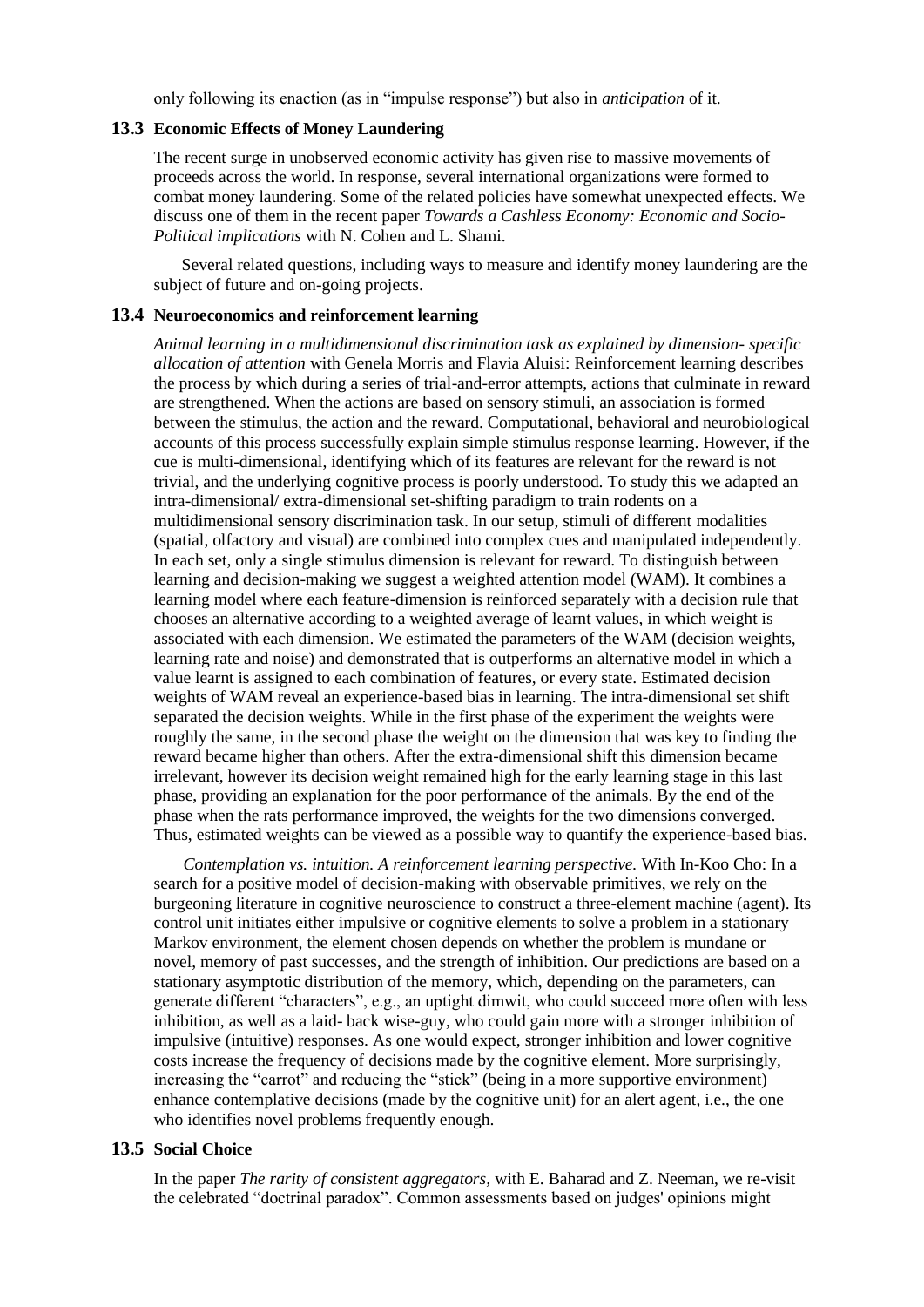depend on the order of aggregation. Opinions express degree of belief or conviction about propositions. To get a common opinion one aggregates across propositions and then across individuals. Alternatively, one might first aggregate across individuals. If the results in the two cases are different, we have the "doctrinal paradox".

Such a paradox is not a rare exception. We show that the set of opinion aggregators immune to the paradox is meagre. Linear aggregators and a few others are immune to the paradox.

#### **13.6 Games**

In a series of papers *(Contests with Heterogeneous Agents, Ex-Ante Heterogeneity in AllPay Many-Player Auctions with Pareto Distribution of Costs* with Sergio O. Parreiras we study the equilibria of contests where all players invest an effort and only the owner of the highest investment wins. The key difficulty is in assuming that players observe some differences among their rivals, but neither can precisely identify the abilities of the others. (The literature up until then focused on two or several ex-ante identical players). In this case, the stronger players might shy away from the contest altogether, just because they are perceived as weak by their rivals at the outset and sufficiently risk averse players will adopt the "all-or-nothing" strategies facing risk-neutral rivals.

In the paper *The asymptotic core, nucleolus and Shapley value of smooth market games with symmetric large players*, with A. Aiche and B. Shitovitz we extend several commonly used cooperative solution notions to R. Aumann's world with the ocean of small players and a few big ones, thus offering another perspective on evaluating "market power".

### **13.7 Political Economy**

These papers are older: I have not worked in this area for a few years and I do not expect to come to these topics in the near future. *Demand For Contract Enforcement in A Barter Environment,* with Roberto M. Samaniego; *A Note on Redistributive Fairness and Economic Reform*, with Ruqu Wang; *Ideological Divide within the Cabinet and Public Spending*; *Existence and uniqueness of an equilibrium in a model of spatial electoral competition with entry,* with Shlomo Weber; *Can decentralization be beneficial?*; *An Inquiry into the Efficiency of Water Projects under WRDA86.*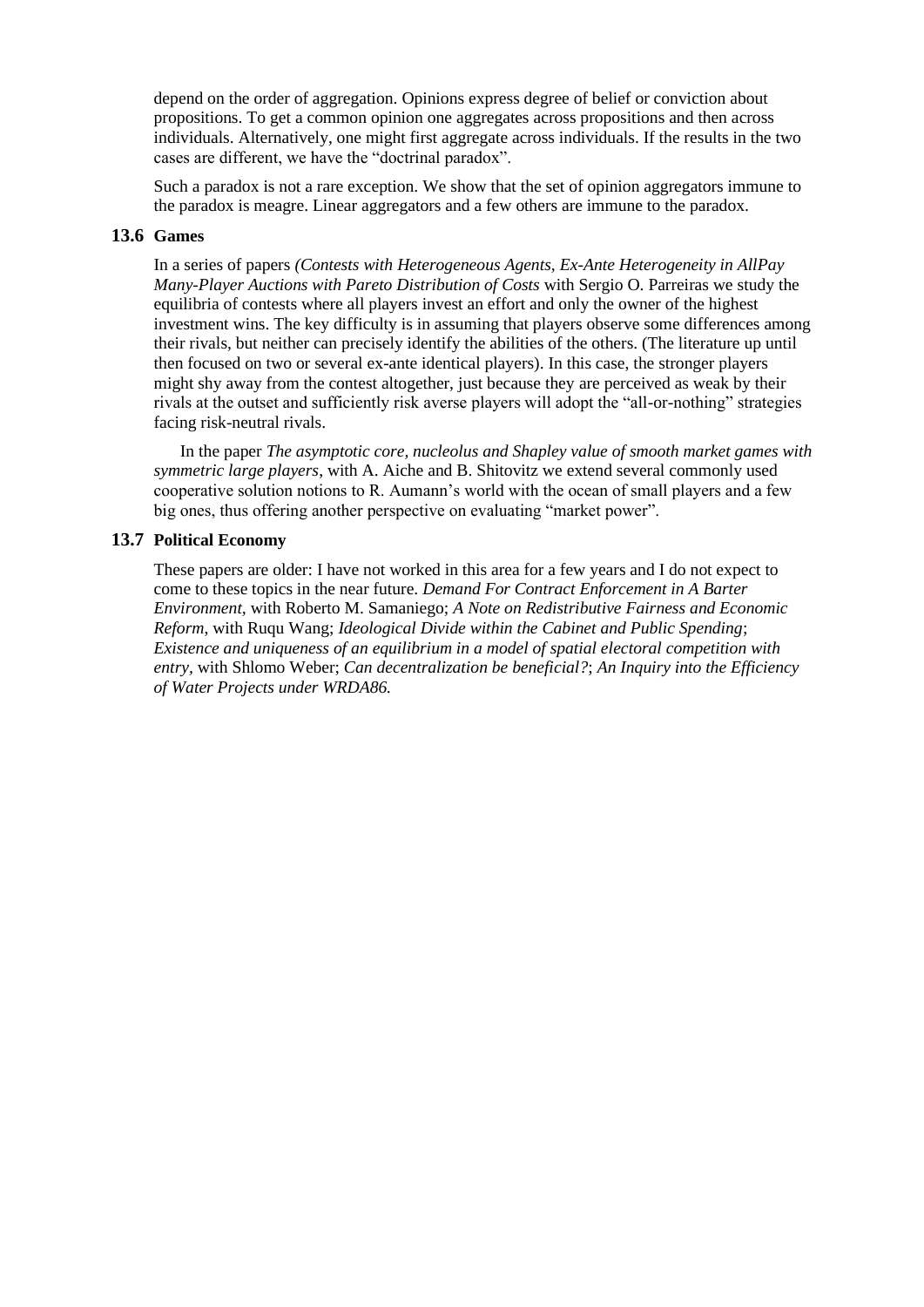#### **Publications**

#### **Anna Rubinchik, Ph.D.**

#### **A. Published**

- 1. Rubinchik, Anna. "An Inquiry into the Efficiency of Water Projects under WRDA'86". In: *International Tax and Public Finance* 11, 2004, pp. 741-762.
- 2. Rubinchik, Anna. "Can Decentralization Be Beneficial?" In: *Journal of Public Economics* 89(7), 2005, pp. 1231-1249.
- 3. Rubinchik, Anna and Shlomo Weber. "Existence and uniqueness of an equilibrium in a model of spatial electoral competition with entry". In: *Advances in Mathematical Economics* 10, 2007, pp. 109-119.
- 4. Rubinchik, Anna. "Composition of Spending and the Architecture of a Cabinet". In: *Journal of Public Economic Theory* 10(6), 2008, pp. 1069-1083.
- 5. Rubinchik, Anna and Ruqu Wang. "A Note on Redistributive Fairness and Economic Reform". In: *Journal of Development Economics* 86, 2008, pp. 447-452.
- 6. Sergio O. Parreiras and Rubinchik, Anna. "Contests with Three or More Heterogeneous Agents". In: *Games and Economic Behavior* 68(2), 2010, pp. 703715.
- 7. Jean-Francois Mertens and Rubinchik, Anna. "Intergenerational equity and the discount rate for policy analysis". In: *Macroeconomic Dynamics* 16(1), 2012, pp. 61-93.
- 8. Rubinchik, Anna and Roberto M. Samaniego. "Demand for Contract Enforcement in a Barter Environment". In: *Social Choice and Welfare* 41(1), 2013, pp. 73-97.
- 9. Jean-Frangois Mertens and Rubinchik, Anna. "Equilibria in an overlapping generations model with transfer policies and exogenous growth". In: *Economic Theory* 54(3), 2013, pp. 537-595.
- 10. Jean-Francois Mertens and Rubinchik, Anna. "Essential properties of *L***p,<sup>q</sup>** spaces (the amalgams) and the implicit function theorem for equilibrium analysis in continuous time". In: *Journal of Mathematical Economics* 50, 2014, pp. 187-196.
- 11. Jean-Frangois Mertens and Rubinchik, Anna. "Pareto Optimality of the Golden Rule equilibrium in Overlapping Generations Model with Production and Transfers". In: *Macroeconomic Dynamics* 19(8), 2015, pp. 1780-1799.
- 12. Avishay Aiche, Benyamin Shitovitz, and Rubinchik, Anna. "The asymptotic core, nucleolus and Shapley value of smooth market games with symmetric large players". In: *International Journal of Game Theory* 44(1), 2015, pp. 135-151.
- 2017.Jean-Francois Mertens and Rubinchik, Anna. "Regularity and stability of equilibria in an overlapping generations growth model". In: *Macroeconomic Dynamics*, 2017. Published online: 17 July 2017, pp. 1-31. DOI: 10.1017/S1365100516001334.
- 13. In-Koo Cho and Anna Rubinchik. "Contemplation vs. intuition: a reinforcement learning perspective". In: *EURO Journal on Decision Processes* 5(1), Nov. 2017, pp. 141-167. DOI: 10.1007/s40070-017-0068-x.
- 14. Jean-Frangois Mertens and Rubinchik, Anna. "Discounting and welfare evaluation of policies". In: *Journal of Public Economic Theory* 19(5), 2017, pp. 903-920. DOI: 10.1111/jpet.12266.
- 15. Alexander Gorokhovsky and Anna Rubinchik. "Regularity of a general equilibrium in a model with infinite past and future". In: *Journal of Mathematical Economics* 74, 2018, pp. 35-45. DOI: 10.1016/j. jmateco. 2017. 10. 006. URL: [http://www.sciencedirect.com/science/article/pii/S0304406817301210.](http://www.sciencedirect.com/science/article/pii/S0304406817301210)
- 16. Flavia Aluisi, Anna Rubinchik, and Genela Morris. "Animal learning in amul- tidimensional discrimination task as explained by dimension-specific allocation of attention". In: *Frontiers of Neuroscience, section Decision Neuroscience,* June 2018. DOI: 10.3389/fnins.2018.00356.
- 17. Sergio O. Parreiras and Rubinchik, Anna. "Ex-Ante Heterogeneity in All-Pay Many-Player